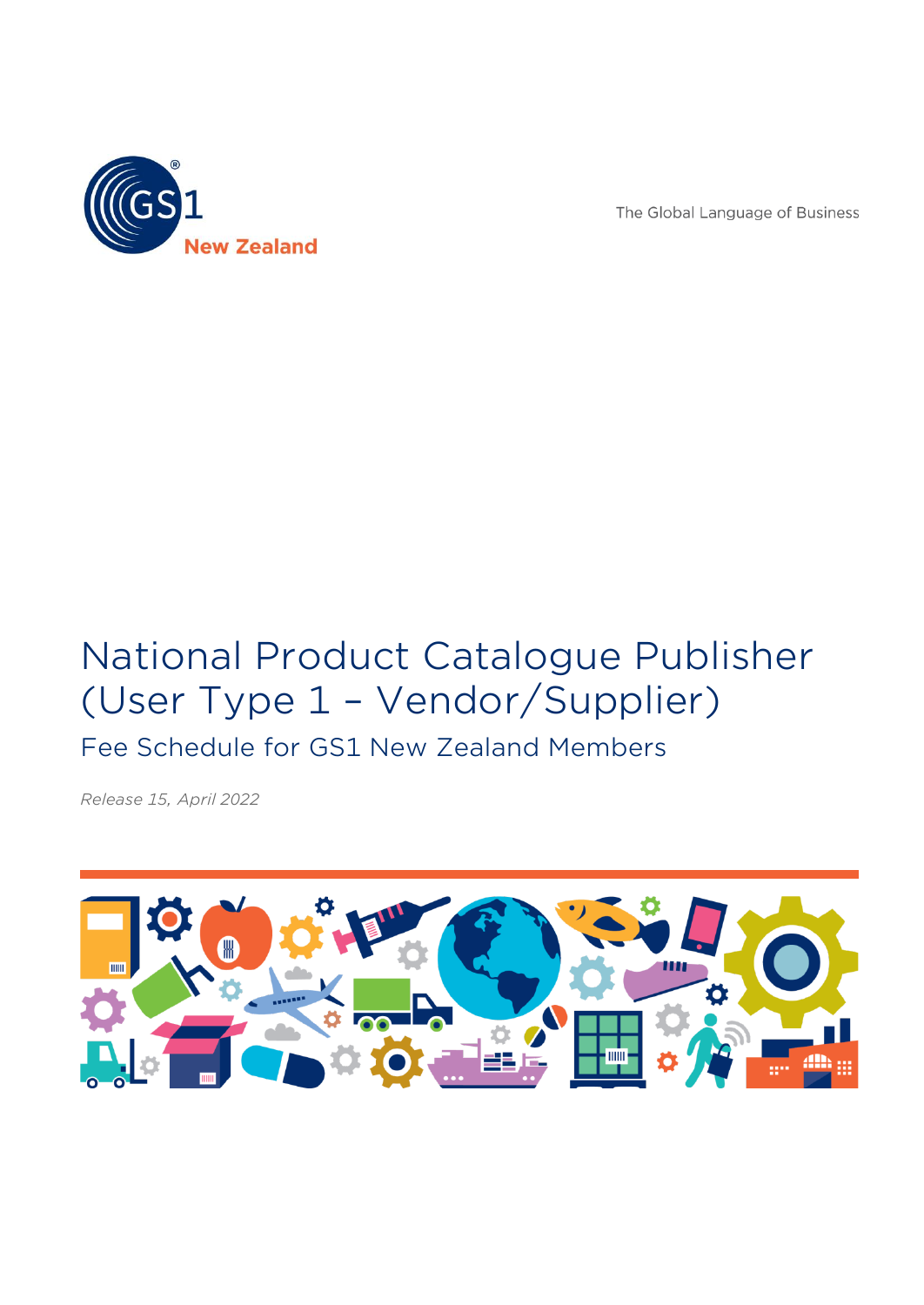

## Introduction

The National Product Catalogue is a Data Synchronisation service. Through the use of the National Product Catalogue, trading partners are able to continuously and automatically synchronise item master data. Data synchronisation is an essential foundation and critical first step toward achieving efficient electronic commerce (B2B) and is an absolute prerequisite before contemplating advanced supply chain management applications, Forecasting, Scan-Based Trading and other forms of electronic collaboration.

The National Product Catalogue has been designed by industry, for industry, as a central standards-based system to meet the common needs of industry.

GS1 New Zealand is a not-for-profit trade standards organisation. The National Product Catalogue is operated by GS1 New Zealand, on behalf of industry, on a user pays cost recovery basis. A single standardised National Product Catalogue Schedule of Fees applies to all industry sectors.

The National Product Catalogue has provision for two types of registered users (Publishers and Recipients). Registration with the National Product Catalogue is normally only available to full financial members of GS1 New Zealand. The fees associated with the use of National Product Catalogue vary for each User Type.

# User Type 1 – Publisher – Fee Schedule

The quarterly fees associated with the use of NPC as a User Type 1 – Vendor/Supplier are outlined below (Schedule A).

The fee model is designed to ensure that the NPC data synchronisation service remains accessible by all organisations including those that operate in sectors with very high numbers of GTINs or SKUs.

This is achieved by utilising a combination of the Vendor/Supplier's revenue turnover, coupled with a count of the "active" GTINs that GS1 New Zealand lists for the organisation. Each Vendor/Supplier user will be billed for the number of "active" GTINs contained within their NPC catalogue or within the NPC Registry, whichever is greater. GTINs that have a past 'End Availability Date' are not considered "active".

# GTIN Rates - Single Target Market Catalogue

The rate is \$3.95 (\$5.50)\* per "active" single market GTIN per quarter, however a capped fee may be applied based on company turnover.

#### National Product Catalogue Publisher Fees

| Gross Annual Company Turnover 1 |             | <b>NPC Quarterly Fees</b> 2<br>(Based on \$3.95 (\$5.50) <sup>*</sup> per GTIN per quarter) |                          |  |  |
|---------------------------------|-------------|---------------------------------------------------------------------------------------------|--------------------------|--|--|
| <b>From</b>                     | To          | <b>Minimum Fee 3</b>                                                                        | <b>Capped Fee</b>        |  |  |
| Nil                             | $<$ \$1 $m$ | $$50 ($116)*$                                                                               | $$125 ($255)*$           |  |  |
| \$1m                            | $<$ \$2 $m$ | $$50 ($116)*$                                                                               | $$390 ($650)*$           |  |  |
| \$2m                            | $<$ \$10m   | $$50 ($116)*$                                                                               | $$1,180$ $($1,575)^*$    |  |  |
| \$10m                           | $<$ \$30m   | $$105 ($226)*$                                                                              | $$2,440$ $($3,160)^*$    |  |  |
| \$30m                           | $<$ \$100m  | $$105 ($226)*$                                                                              | $$3,360$ $($4,610)^*$    |  |  |
| \$100m                          | $<$ \$500m  | $$105 ($226)*$                                                                              | $$5,870$ (\$8,250)*      |  |  |
| \$500m                          | $<$ \$1 $b$ | $$215 ($446)*$                                                                              | $($13,190)*$<br>\$10,030 |  |  |
| \$1b                            | $<$ \$5 $b$ | $$215 ($446)*$                                                                              | \$12,670<br>$($17,150)*$ |  |  |

\* Prices in brackets indicate fees for non-GS1 New Zealand members and One Number members.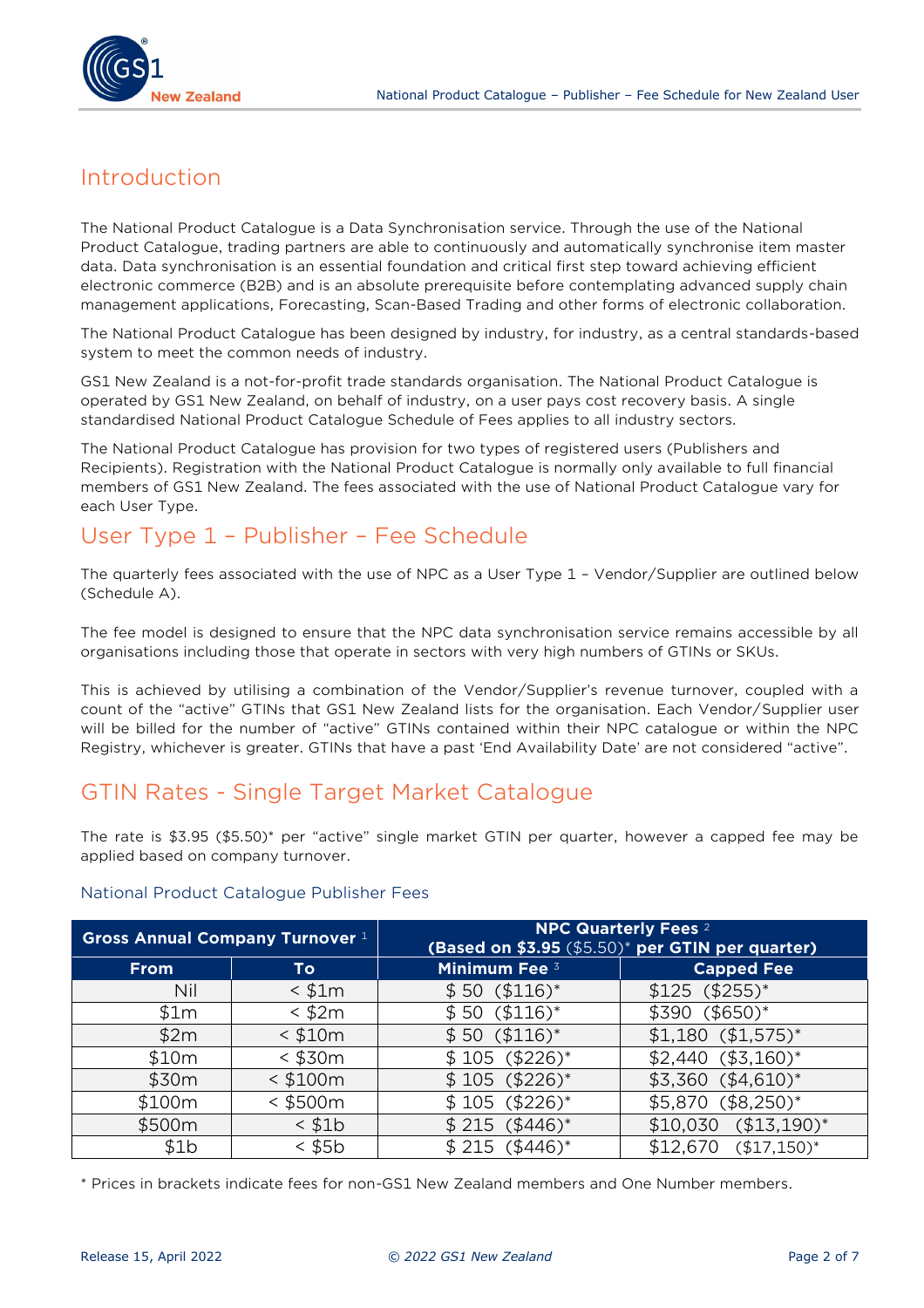

 $1$  Gross Annual Company Turnover - Relates to the total turnover of the company or legal entity registered as the GS1 New Zealand member (which in turn becomes the NPC member).

<sup>2</sup> Fees shown are in NZD and exclusive of GST.

<sup>3</sup> If your catalogue does not have any GTINs, you will still be invoiced the minimum quarterly fee.

### GTIN Rates – Dual/Multi Target Market Catalogues

PLEASE NOTE: A Dual Market Catalogue for both NZ and Aus. markets may not be supported for all New Zealand NPC Data Recipients. Please contact GS1 to understand if a Dual Market Catalogue is an option available for you.

The rate is \$5.15 (\$6.25)\* per "active" GTIN per quarter for GTINs that are loaded for multiple target markets. This fee is charged once per unique GTIN.

For GTINs that only appear for a single target market only the single market GTIN rate of \$3.95 (\$5.50)\* applies.

A capped fee may be applied for companies with GTINs for both Australian and New Zealand target markets based on company turnover of both the Australian and New Zealand companies (subject to the terms and conditions on the NPC Quarterly Fee Cap Application Form).

| <b>Gross Annual Company Turnover1</b> |               | $=$ $\frac{1}{2}$ $\frac{1}{2}$ $\frac{1}{2}$ $\frac{1}{2}$ $\frac{1}{2}$ $\frac{1}{2}$ $\frac{1}{2}$ $\frac{1}{2}$ $\frac{1}{2}$ $\frac{1}{2}$ $\frac{1}{2}$ $\frac{1}{2}$ $\frac{1}{2}$ $\frac{1}{2}$ $\frac{1}{2}$ $\frac{1}{2}$ $\frac{1}{2}$ $\frac{1}{2}$ $\frac{1}{2}$ $\frac{1}{2}$ $\frac{1}{2}$ $\frac{1}{2$<br><b>NPC Quarterly Fees</b> <sup>2</sup><br>(Based on \$5.15 (\$6.25)* per GTIN per quarter) |                          |  |
|---------------------------------------|---------------|----------------------------------------------------------------------------------------------------------------------------------------------------------------------------------------------------------------------------------------------------------------------------------------------------------------------------------------------------------------------------------------------------------------------|--------------------------|--|
| <b>From</b>                           | To            | <b>Minimum Fee</b> <sup>3</sup>                                                                                                                                                                                                                                                                                                                                                                                      | <b>Capped Fee</b>        |  |
| Nil                                   | $<$ \$1 $m$   | $$50 ($116)*$                                                                                                                                                                                                                                                                                                                                                                                                        | $$150.00$ (\$350)*       |  |
| \$1m                                  | $<$ \$2 $m$   | $$50 ($116)*$                                                                                                                                                                                                                                                                                                                                                                                                        | $$540.00 ($710)*$        |  |
| \$2m                                  | $<$ \$10m     | $$50 ($116)*$                                                                                                                                                                                                                                                                                                                                                                                                        | $$1,500.00$ $($2,040)*$  |  |
| \$10m                                 | $<$ \$30 $m$  | $$105 ($226)*$                                                                                                                                                                                                                                                                                                                                                                                                       | $$2,820.00$ $($3,780)^*$ |  |
| \$30m                                 | $<$ \$100m    | $$105 ($226)*$                                                                                                                                                                                                                                                                                                                                                                                                       | \$3,780.00 (\$4,860)*    |  |
| \$100m                                | $<$ \$500 $m$ | $$105 ($226)*$                                                                                                                                                                                                                                                                                                                                                                                                       | \$6,600.00 (\$8,390)*    |  |
| \$500m                                | $<$ \$1 $b$   | $$215 ($446)*$                                                                                                                                                                                                                                                                                                                                                                                                       | \$11,400.00 (\$14,390)*  |  |
| \$1b                                  | $<$ \$5 $b$   | $$215 ($446)*$                                                                                                                                                                                                                                                                                                                                                                                                       | $$15,000.00$ (\$17,990)* |  |

#### National Product Catalogue Publisher Fees – Dual/Multi Target Market

\* Prices in brackets indicate fees for non-GS1 New Zealand members and One Number members.

**<sup>1</sup>**Gross Annual Company Turnover - Relates to the total turnover of the company or legal entity registered as the GS1 New Zealand member and the GS1 Australia member (which in turn becomes the NPC member).

**<sup>2</sup>** Fees shown are in NZD and exclusive of GST.

**<sup>3</sup>** If your catalogue does not have any GTINs, you will still be invoiced the minimum quarterly fee.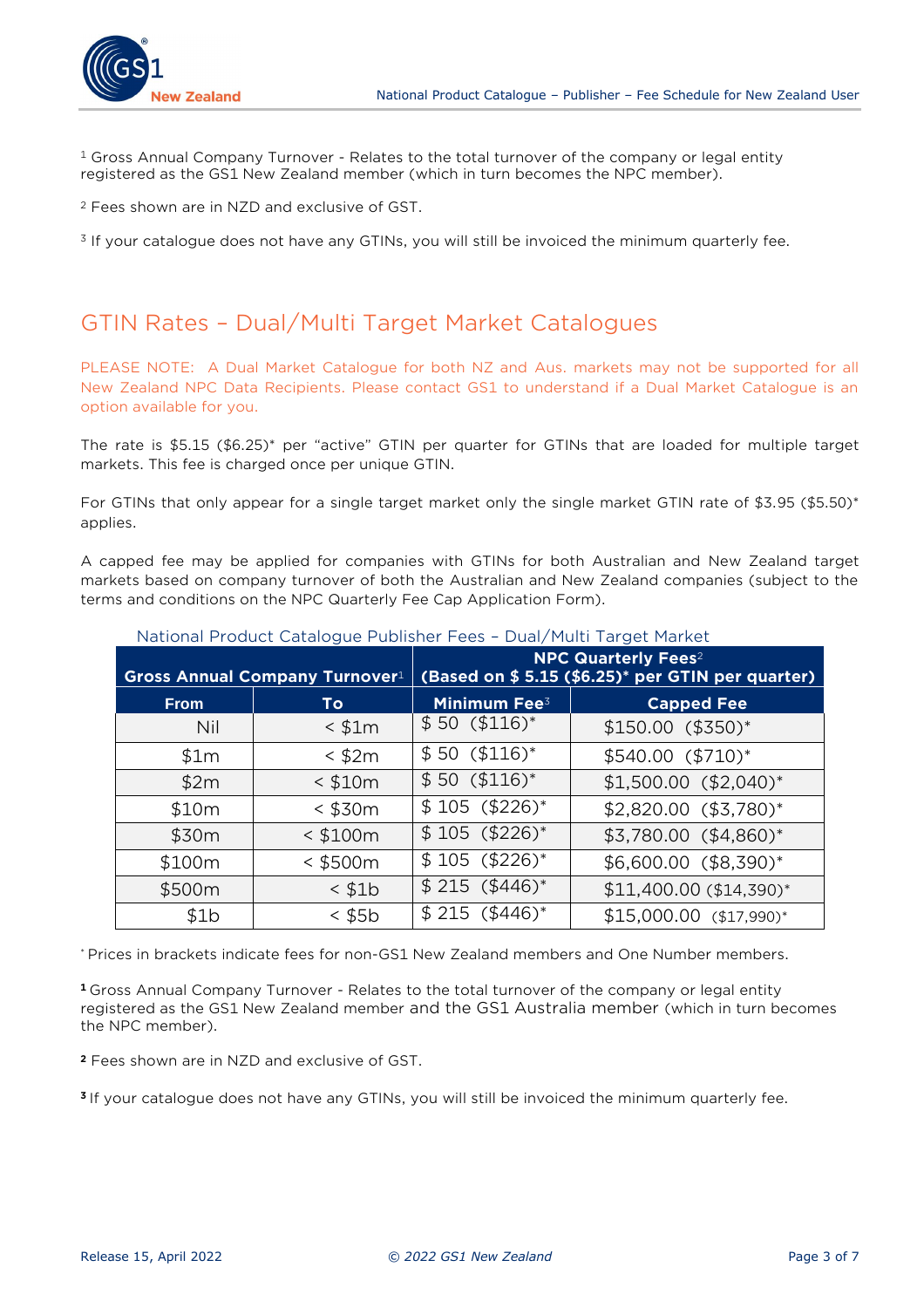

### Definitions

**GTINs** (Global Trade Item Numbers) are historically more commonly known as APN, EAN, UPC or TUN numbers. GTINs are used to uniquely identify products or services. When identifying products, each packaging level is to be assigned a unique GTIN.

**User Type 1 – Vendor/Supplier (Data Source)** refers to a supply type company or organisation responsible for publishing item, price and promotional information about their GTINs in their NPC catalogue, for the purpose of synchronising their GTIN information with their participating NPC trading partners. This user type is also known as the 'Data Source'. Subject to the NPC Public Release Date, as determined by the Vendor/Supplier user, neutral (non-commercially sensitive) information associated with each GTIN will automatically flow through to the NPC Registry.

This user type is also able to use the NPC web browser interface to search GTIN information, images and attachments from the NPC Registry. This process is known as GTIN Search.

Examples of this type of user could include, but is not limited to, manufacturers, importers, distributors, wholesalers or brokers who are responsible for the supply of goods and services to their trading partners.

**Automatic Updates** are the electronic message notifications that NPC automatically sends to a Buyer/Retailer user who has been granted trading partner access by the Vendor/Supplier and who has elected (subscribed) to receive Automatic Updates. Automatic Updates are generated whenever a Vendor/Supplier adds, updates, corrects or deletes GTINs within their NPC catalogue; subject to access and subscription settings.

**GTIN Search** provides users with the ability to search across the entire NPC Registry for information that is intended to be publicly available.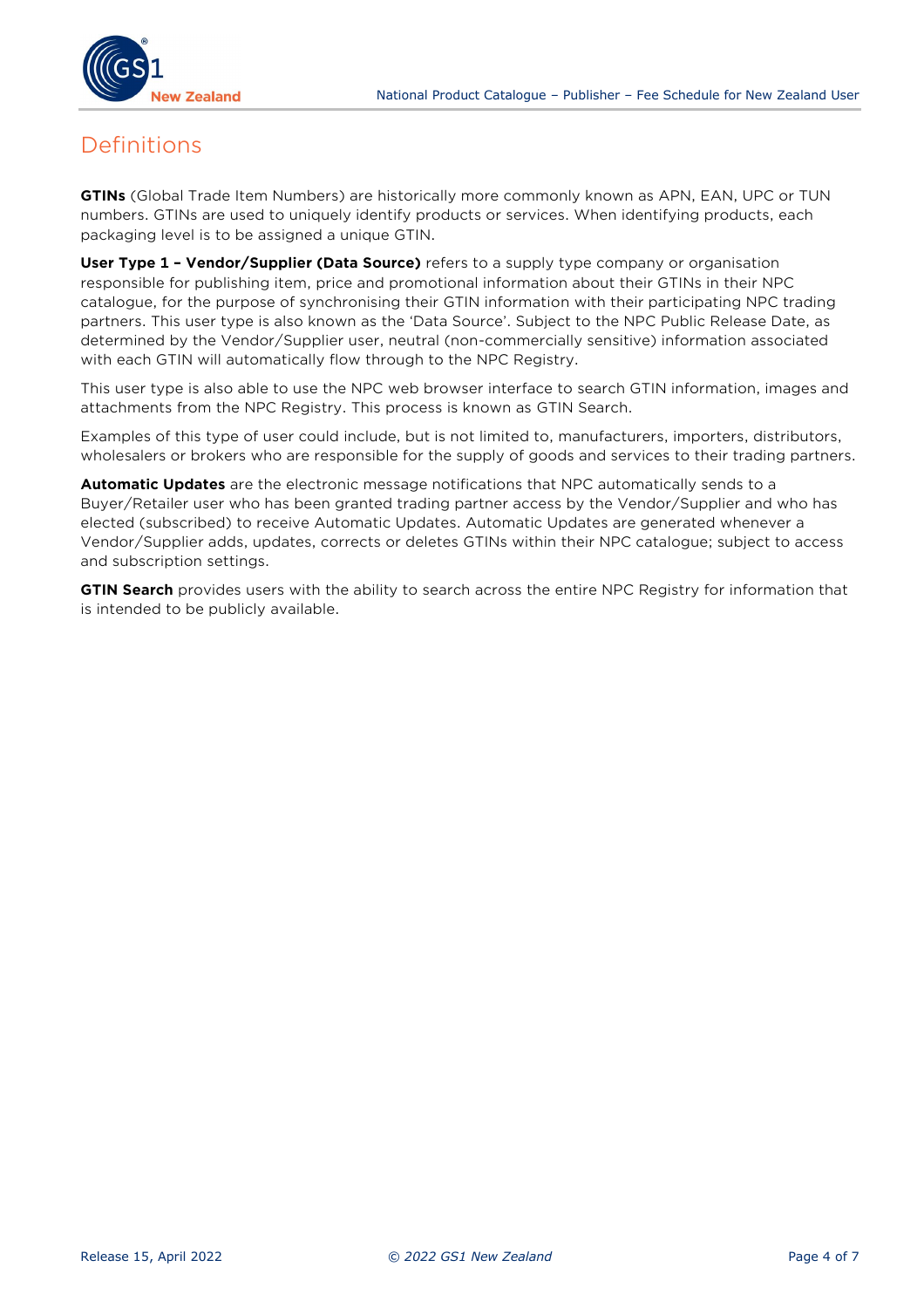

### GS1 New Zealand Onboarding Services

You will be required to sign-up to a GS1 NZ on-boarding service in order to prepare you for using NPC with each of your customers, if your customer requires this. A minimum service offering of NPC Standard is available which is based on the size of your planned catalogue and reduces based on your experience (your number customer you are NPC Live with) down to a flat fee. Please go to http://www.gs1nz.org/services/npc/ for more information.

#### **OPTIONAL – Machine To Machine (M2M) Connectivity**

- **HTTP(s) or FTP** This option is for suppliers who have purchased middleware that creates a DDF or XML file to NPC standards that needs to be loaded electronically. There are set-up costs and quarterly access fees for this option:
	- Set-up cost:  $$900.00$  (plus GST)
	- Quarterly access fees \$200.00 (plus GST)\*
- **AS2 Communications** This is a secure and reliable standard for Business-to-Business (B2B communications. This is generally used for sending XML documents and ensures security and confirmation of transmission over the internet There are set-up costs and quarterly access fees for this option:
	- Set-up cost:  $$1750.00$  (plus GST)
	- Quarterly access fees \$200.00 (plus GST)\*

\* Fees may vary based on Australia/New Zealand exchange rate variations

### User Type 1 Fee Inclusions

- A fully hosted, individual electronic product catalogue for each Vendor/Supplier user for the purpose of continuous and automated item master data synchronisation with an **unlimited** number of participating NPC trading partners.
- **Unlimited** telephone and email support from the GS1 Support Team
- **Unlimited** access to FREE Training Webinars/online training videos
- An **unlimited** number of changes or updates can be made to each GTIN resulting in an **unlimited** number of automatic updates to NPC trading partners.
- **Free** hosting of obsolete GTINs (GTINs that have exceeded their End Availability Date), for a minimum 4-year period. For fee calculation purposes, GTINs that meet this criterion are excluded from the "active" GTINs. (Refer "active" GTINs explanation in the following section.)
- **Unlimited** GTIN of the NPC Registry via the NPC web browser for neutral item master data on NPC.
- An **unlimited** number of company-assigned, individual User IDs to provide individual staff members access to the NPC web browser interface within a range of security access levels.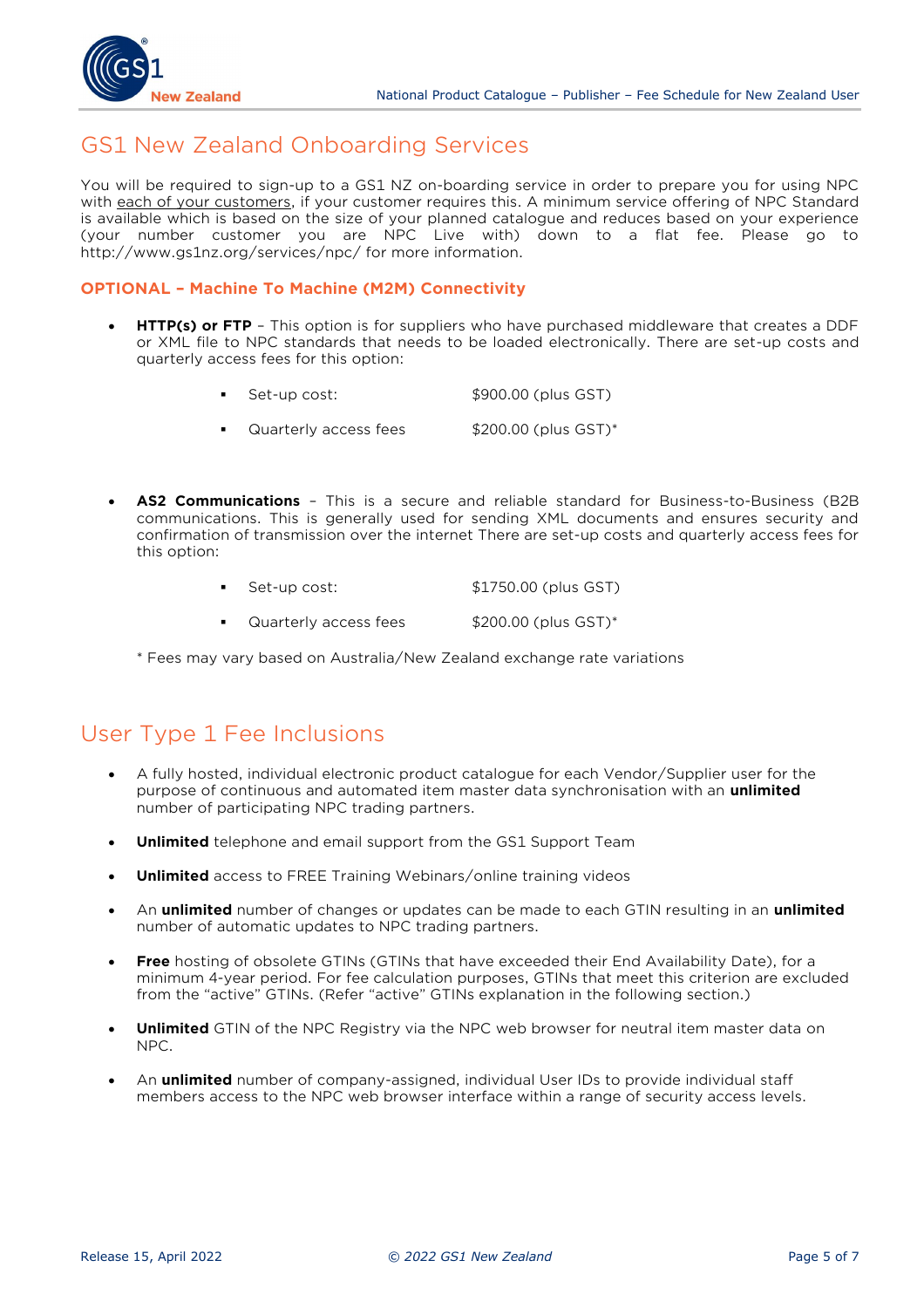

# User Type 1 – Vendor/Supplier Quarterly Fee Calculation Examples

#### **Fee Calculation Example 1**

Vendor/Supplier who is a GS1 New Zealand member with 20 products (GTINs), 2 packaging hierarchies per product and the vendor/supplier's turnover is \$1,500,000 NZD.

NPC Quarterly GTIN Fees

| No of products               |     | 20                     |
|------------------------------|-----|------------------------|
| Packaging Hierarchies        |     |                        |
| <b>Total Billable GTINs</b>  |     | 40                     |
| Therefore, NPC Quarterly fee | $=$ | $40 \times $3.95$      |
|                              |     | \$158 (plus GST) which |
|                              |     | is more than the       |
|                              |     | minimum fee            |
| <b>Total Quarterly Fee</b>   |     | $$158.00$ (plus GST)   |

NPC Minimum On-boarding Service Fee

• If your customer requires full-catalogue NPC Ready Certification you will be required to sign-up to a GS1 NZ on-boarding service in order to prepare you for using NPC with your customers. You will be required to sign-up for each separate customer you wish to become NPC Ready for. Please go to<http://www.gs1nz.org/services/npc/> for more information.

#### **Fee Calculation Example 2**

Vendor/Supplier who is a GS1 New Zealand member with 900 products with 3 packaging hierarchies and 50 of which have exceeded their End Availability Date. The vendor/supplier has applied, and been approved for, a turnover cap that has a capped fee of \$3,360 per quarter.

#### NPC Quarterly GTIN Fees

| No of products                                    | $=$ | 900                                                                      |
|---------------------------------------------------|-----|--------------------------------------------------------------------------|
| Packaging Hierarchies                             | Χ   | 3                                                                        |
| <b>Total Billable GTINS</b>                       | $=$ | 2700                                                                     |
| Less End Dated GTINs                              |     | 50                                                                       |
| Therefore, NPC Quarterly fee                      | $=$ | 2650 x \$3.95                                                            |
|                                                   |     | \$10,467.50 (plus GST)<br>which is greater than<br>the approved fee cap) |
| <b>Approved Capped fee per</b><br>quarter applies |     | $$3,360.00 + GST$                                                        |

#### NPC Minimum On-boarding Service Fee

• If your customer requires full-catalogue NPC Ready Certification you will be required to sign-up to a GS1 NZ on-boarding service in order to prepare you for using NPC with your customers. You will be required to sign-up for each separate customer you wish to become NPC Ready for. Please go to<http://www.gs1nz.org/services/npc/> for more information.